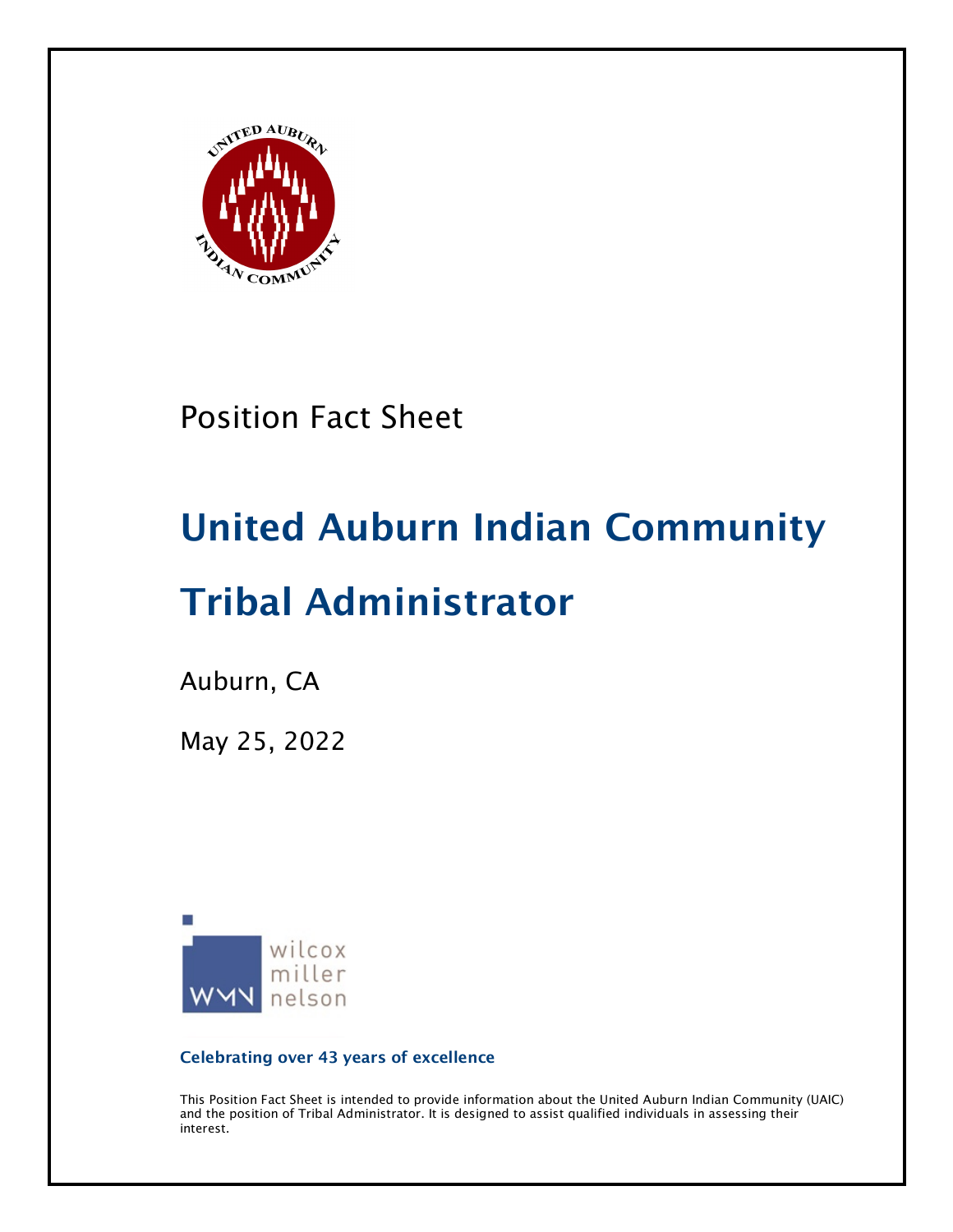

Page 1 of 7



#### ORGANIZATION OVERVIEW

The United Auburn Indian Community (UAIC) is a federally recognized Indian Tribe of Miwok and Maidu Indians indigenous to the Sierra Foothills region. The historic Auburn Rancheria is located near Auburn, California in Placer County.

The membership of UAIC is approximately 260 adult Tribal members. Under the Tribe's federally approved Constitution, the governing body is the Tribal Council, elected by the membership consisting of a chairperson, vice-chairperson, treasurer, secretary, and a council member at large. The Tribe's federal recognition was terminated in the 1950's as part of an unsuccessful federal pilot program designed to assimilate Indians. The Tribe's federal recognition was restored by an Act of Congress in 1994: the Auburn Indian Restoration Act. There are three primary operational areas of the Tribe: the Tribal Government, Thunder Valley Casino and Resort, and the UAIC Development Corporation, chartered by the Tribe.

The tribal Government's administrative head is the Tribal Administrator, who reports to the Tribal Council. The Tribal Administrator's job is to continually assess government and member needs, plan the services to meet those needs, and ensure that exceptional, caring, and respectful service is provided to the members. The Tribal Administrator also supports important committees of the Tribe which include Education, Community Giving, Enrollment, Finance, Election, and Preservation. The Preservation Committee oversees the UAIC Tribal Historic Preservation Department, which identifies, preserves, and protects Miwok and Maidu culture and heritage, tribal cultural resources, the Tribe's rich historic and cultural knowledge base, and its archives. The tribal Government also includes a legal department and in-house tribal attorney with broad responsibilities. The UAIC Education Department provides programs that assist tribal families in achieving their potential as leaders of the tribe and of society. This Department includes the Tribal School, Community Education, General Support, and Cultural Education programs and activities.

The Tribe's Thunder Valley Casino Resort is Northern California's premier, AAA Four Diamond, award-winning resort. It comprises over 250,000 square feet of gaming space, 2,200 employees, and a hotel with more than 400 rooms, 14 restaurants and bars, and an outdoor pool and spa. There are more than 3,400 slot machines and 110 gaming tables. A large outdoor amphitheater hosts weekly concerts during the summer, and a 2,500-seat enclosed amphitheater is under construction.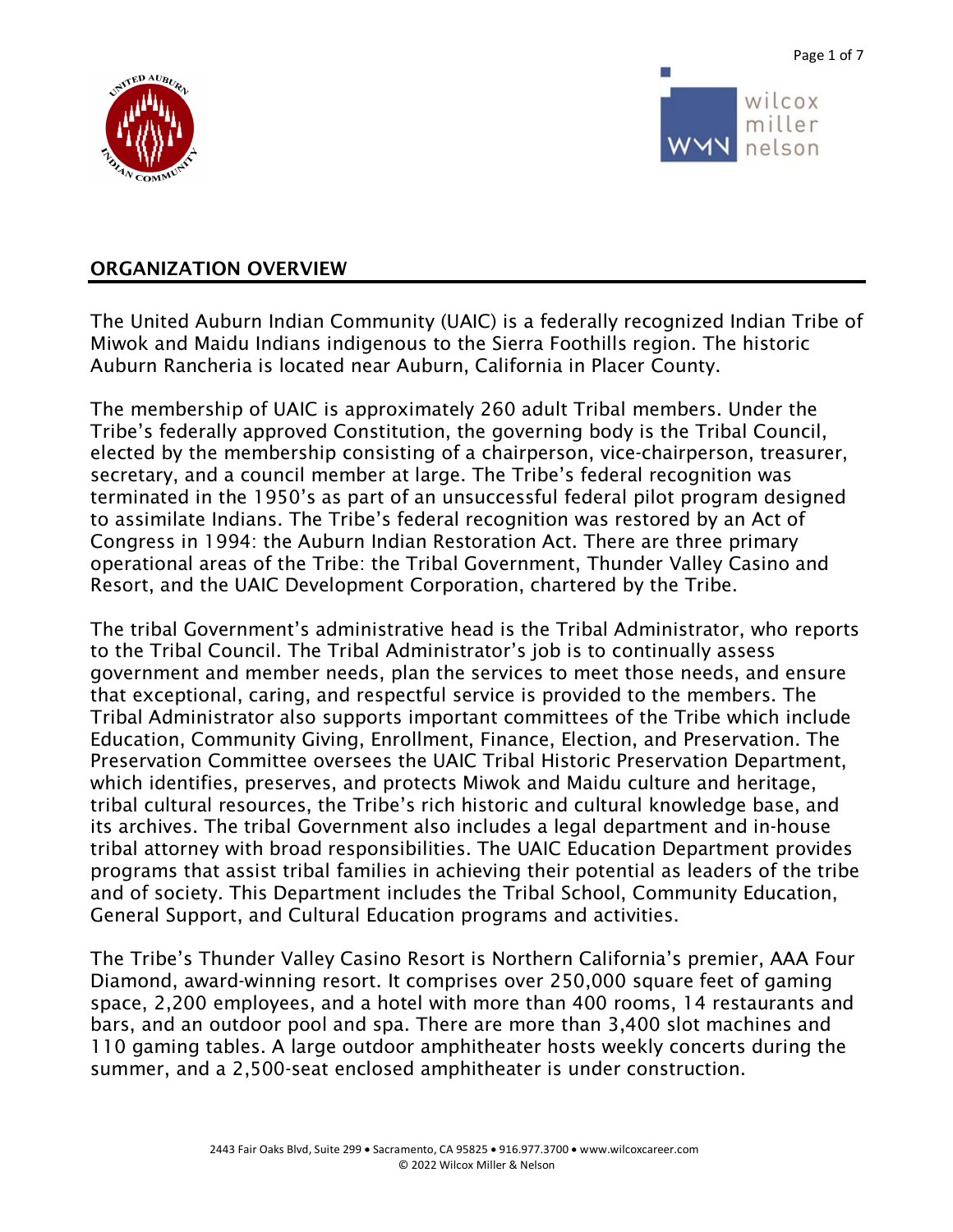



wilcox miller nelson

The UAIC Development Corporation was chartered in 2004, with its own director to oversee and manage the Tribe's extensive real estate holdings, partnerships, and other non-gaming business enterprises, as well as the investment portfolio of the Tribe. Thunder Valley is governed by its own separate tribal Board of Directors. UAIC also owns and operates the Whitney Oaks Golf Course in Rocklin, CA.

The UAIC Community Giving Program is the philanthropic branch of tribal Government established by the Tribe in 2004. It has provided several million dollars to nonprofit organizations, supporting needs in education, health, arts and humanities, environment, community development, and social services. Qualifying nonprofit organizations and schools located in Placer and Nevada counties are given priority in grant consideration. The UAIC Scholarship Program accepts applications in the spring and fall of each year and awards scholarships to Native Americans who are not members of the Tribe.

Within this framework, the Tribal Administrator's focus is to understand the needs of the Tribe and to coordinate and provide exceptional services to meet those needs, while respecting the independence of the governing bodies of Thunder Valley and the UAIC Development Corporation.

#### TRIBAL ADMINISTRATOR POSITION SUMMARY

The United Auburn Indian Community is seeking to hire a Tribal Administrator to plan, manage, coordinate, and evaluate the day-to-day operations of the Tribal Government and provide strategic input under the general supervision of the Tribal Council. The Tribal Administrator is responsible for ensuring effective and efficient achievement of Tribal departmental policies, goals, and objectives, while incorporating the Tribe's overall vision, mission, and values and assessing and providing a large array of services to its members.

The Tribal Administrator generally oversees governmental programs, supervises senior governmental staff, including its federal and state lobbyists, implements governmental policies, and coordinates intergovernmental relationships with Placer County and the cities of Auburn, Roseville, Rocklin, and Lincoln. The Tribal Administrator serves as the primary liaison and advisor to the Tribal Council, providing administrative and logistical support and establishing current and strategic long-range goals and objectives.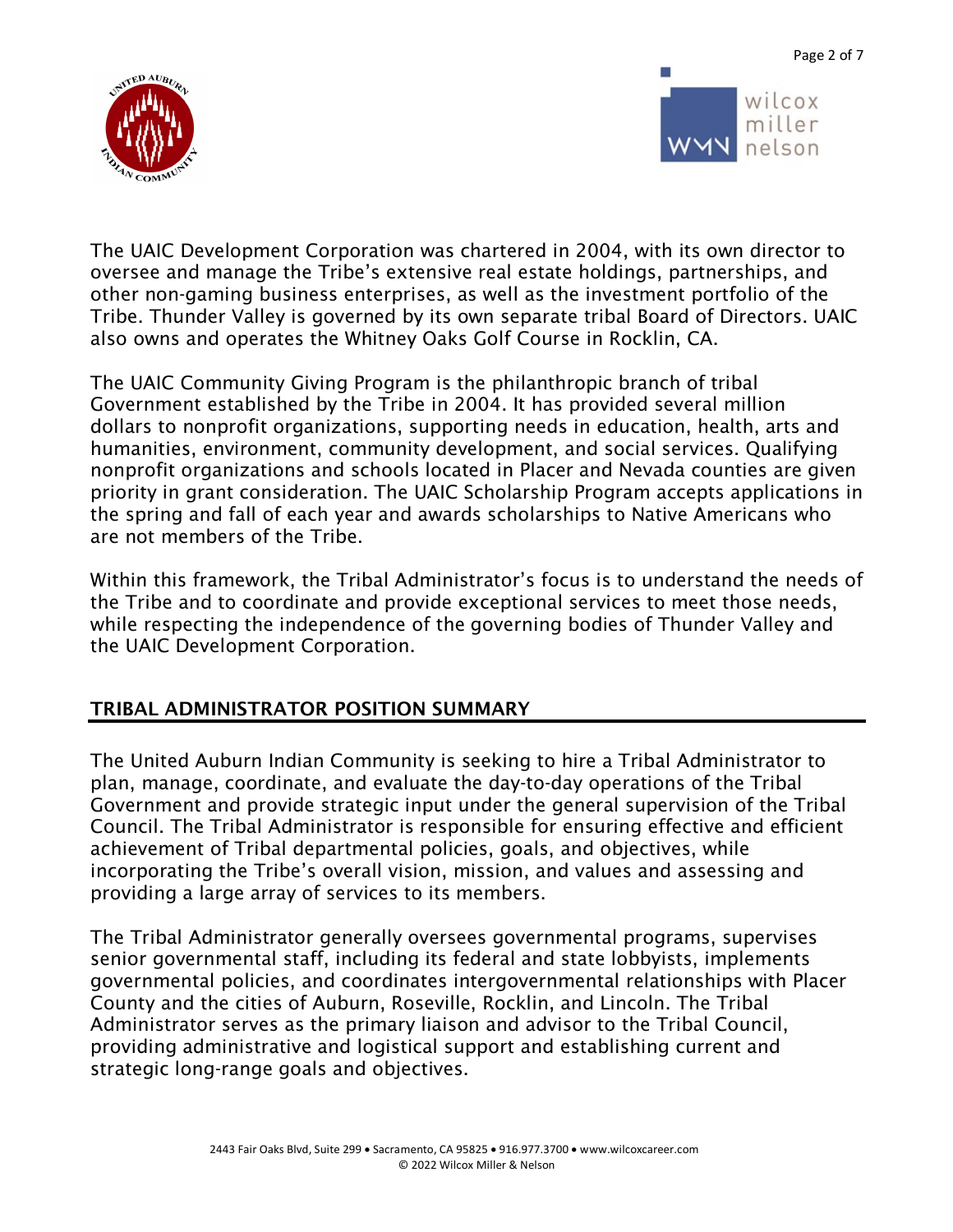Page 3 of 7





The Tribal Administrator will supervise and evaluate the work of the following departments, maintaining the programs, policies, and activities by providing support and guidance to the senior management and staff:

- Human Resources
- Facilities & Maintenance
- Finance & Accounting
- Tribal Heritage Preservation
- Tribal Programs
- Community Services
- Information Technology
- Operations
- Purchasing & Warehouse
- Transportation
- Food and Beverage
- Tribal School

The Tribal Administrator will participate in the preparation and administration of operational budgets, together with senior management and the Tribal Council. The Tribal Administrator will continually assess the needs of the membership and community and plan service delivery to meet and exceed those needs.

### EXPECTED OUTCOMES FOR THE FIRST YEAR

It is expected that the Tribal Administrator will achieve the following by the end of the first year:

- Within the first 30 days:
	- Will have met with the Tribal Council and each direct report and will be studying the organization's specifics.
- Within the first 45 days:
	- Will have met individually with all staff and internal and external stakeholders as identified by the Tribal Council.
	- Will have reviewed and commented on a draft reorganization of the administration staff and workflow and shared input with the Tribal Council.
	- Will have become familiar with UAIC history, constitution, and other important tribal enactments, documents, and agreements.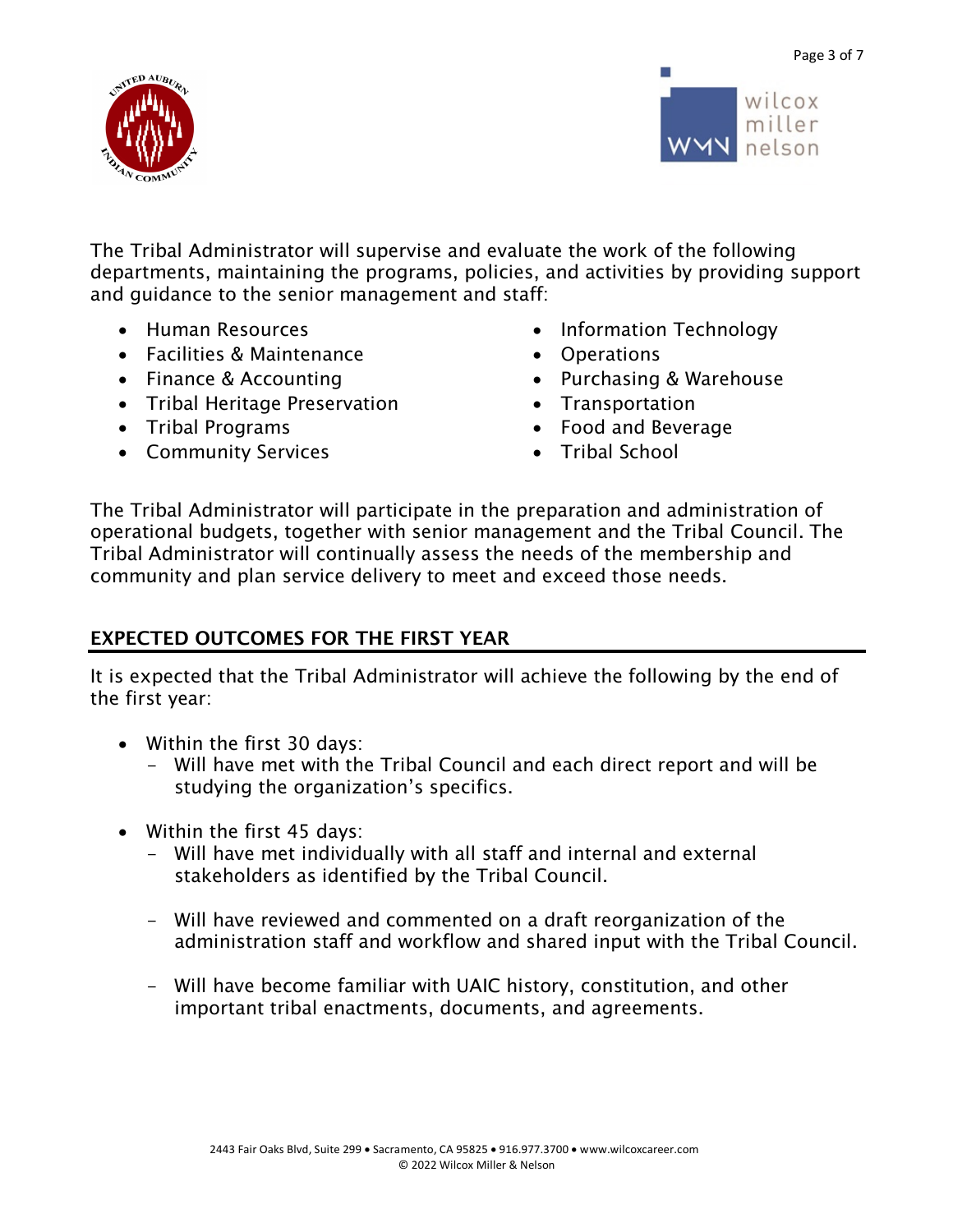



- Within the first 60 days:
	- Will have conducted an informal audit of the administration, its processes and procedures, reported the findings, and made recommendations to the Tribal Council.
- Within the first 90 days:
	- Will have commenced implementation of the staff reorganization plan.
- Within the first 120 days:
	- Will have worked with the staff to create individual, annual development plans, including skill development.

## PROFESSIONAL EXPERIENCE (in priority order)

- Ten-plus years of increasingly responsible, professional experience in the service sector
- Experience effectively managing an overall staff of 100+
- P&L responsibility with a budget of \$30 million+
- Experience in the successful implementation of a change management process
- Experience successfully collaborating with other government jurisdictions
- Industry experience, which could include membership associations, city/county governments, family offices, other tribal governments, or hospitality
- Experience working with a board of directors, tribal council, or similar elected governing bodies
- Experience operating in a complex, matrixed environment

### PERSONAL COMPETENCIES (in priority order)

- Emotional intelligence and an outgoing, optimistic personality
- Strong verbal and written communication skills, to include public speaking
- Relationship builder
- Proactive
- Flexible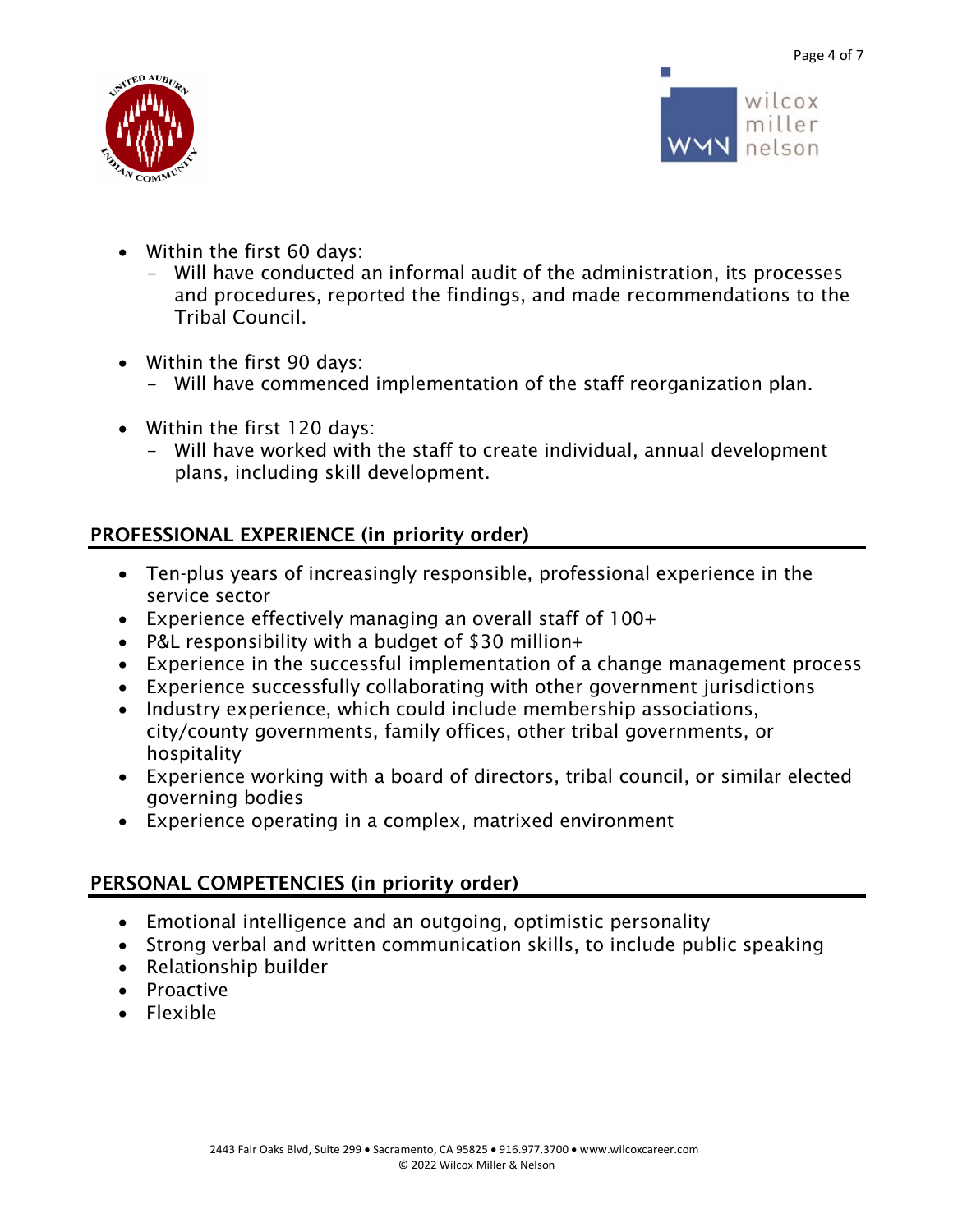

wilcox miller nelson

#### EDUCATION/CREDENTIALS

- Undergraduate degree required; related graduate degree (law, hospitality, government, association management, etc.) a plus
- History of continuing professional education and skill development

#### ORGANIZATIONAL CULTURE (in priority order)

- Integrity
- One of respectful, gracious, sensitive, and responsive service to the members
- Empowering and making staff more effective
- Deep respect for the Tribe's history and culture
- Effective and transparent communication
- Results driven and collaborative

#### THE COMMUNITY

This position is located in Auburn, California, a foothills city in the Sacramento metropolitan area. Known for its California Gold Rush history, Auburn is the county seat of Placer County. Auburn boasts four golf courses, many hiking, biking, and wine trails, art galleries, museums, and a symphony. World-class ski resorts are as little as an hour away, and Lake Tahoe is just another 30 minutes further. Large, regional shopping centers can be found in Roseville, only 15 minutes from Auburn. Few places can combine the best of urban living, rural life, and small-town charm like the city of Auburn.

The region's Mediterranean climate is characterized by damp, mild winters and hot, dry summers. Over the course of the year, the high temperature typically ranges from 54°F to 93°F and lows are rarely below freezing.

Auburn is only 35 minutes northeast of the city of Sacramento. Sacramento is the cultural and economic center of the Sacramento metropolitan area, the fourth largest city in California, and the 25th largest in the United States. Local universities include California State University, the University of the Pacific's McGeorge School of Law, and the University of California, in nearby Davis. The UC Davis Medical Center, a world-renowned research hospital, is one of 19 hospitals in the Sacramento region.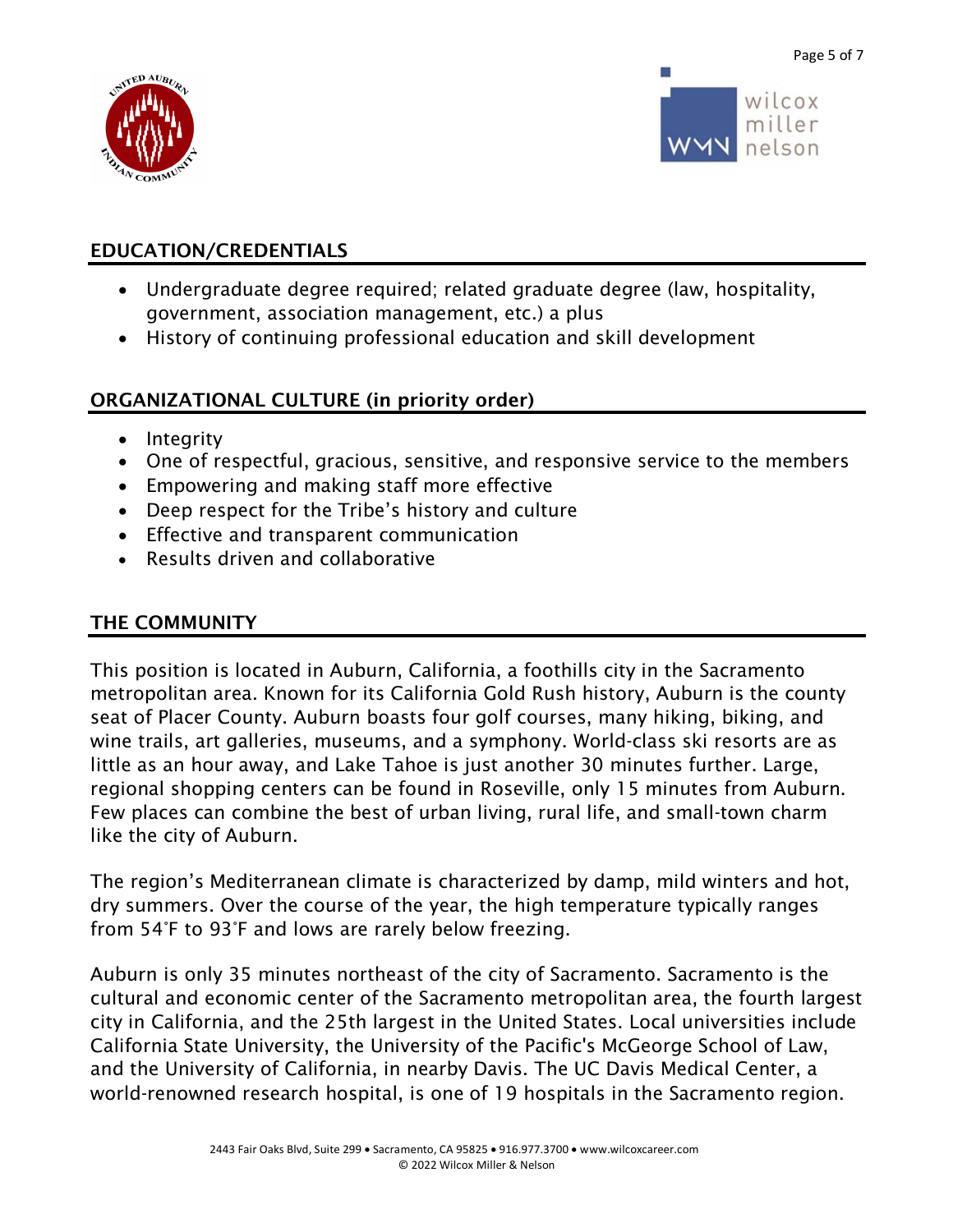



wilcox miller nelson

The Sacramento region is experiencing a profound shift in its competitive position, in large part due to an influx of entrepreneurs, businesses, creative professionals, and remote workers looking to escape costly urban living. The Greater Sacramento Area is a top employer in life sciences and health services. As part of the agriculturally rich Central Valley, Sacramento is at the forefront of agritech innovation and is considered America's Farm-to-Fork capital.

Sacramento is also home to the NBA Sacramento Kings, the Sacramento River Cats (the San Francisco Giant's AAA baseball team), and Sacramento Republic FC, a USL Professional soccer team. The Golden 1 Center, a high-tech basketball and entertainment arena and the home of the Sacramento Kings, opened in 2016, starting a downtown renaissance. The remodeled Safe Credit Union Convention Center Complex offers entertainment venues and convention space. The Crocker Art Museum is one of the leading art museums in California.

Napa Valley and San Francisco are less than a two-hour drive from Auburn. Sacramento International Airport, 40 minutes from Auburn, handles non-stop flights to and from more than forty U.S. destinations, including Hawaii, as well as Canada and Mexico.

For more information, visit the Auburn Chamber of Commerce website (www.auburnchamber.net) and the Greater Sacramento Economic Council's website (www.selectsacramento.com).

### COMPENSATION AND INTERVIEW PROCESS

A competitive compensation package includes a salary of \$300,000, with excellent benefits.

Pre-screened, selected candidates will be invited for an initial interview with the Tribal Council in the Sacramento region on July 14, 2022, with second interviews the following morning.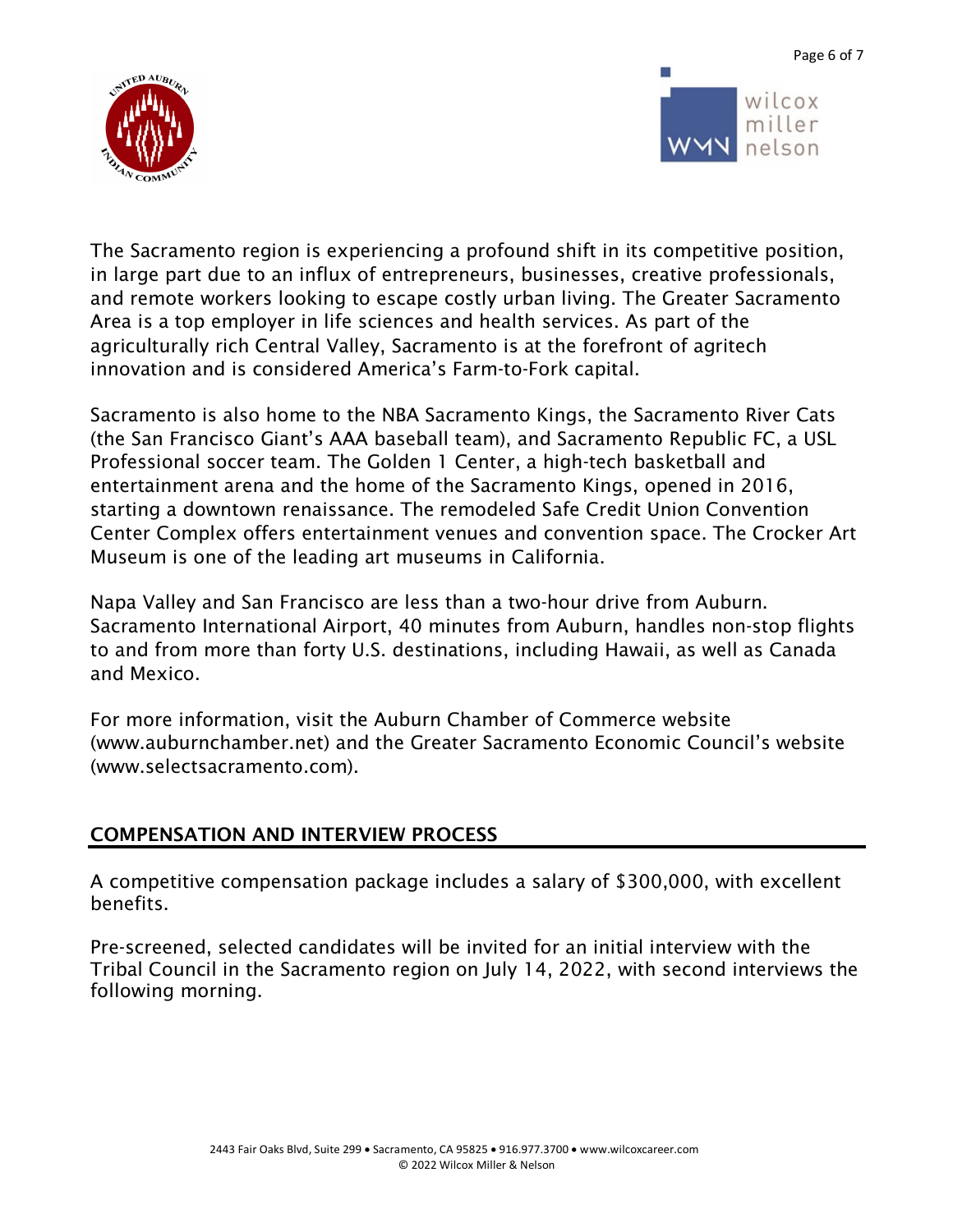



#### PROCEDURE FOR CANDIDACY

For confidential consideration, at your earliest convenience, but no later than COB on June 30, 2022, please email your chronological resume (to include description and size of current/prior organizations and responsibilities) and compensation expectations to:

#### UAIC@wilcoxcareer.com

We strongly encourage and welcome applications from all qualified persons regardless of their race, sex, gender identity and expression, disability, religion/belief, sexual orientation, or age.

#### WILCOX MILLER & NELSON CONTACT

Ms. Tiffany Frisa Client Services Associate tfrisa@wilcoxcareer.com